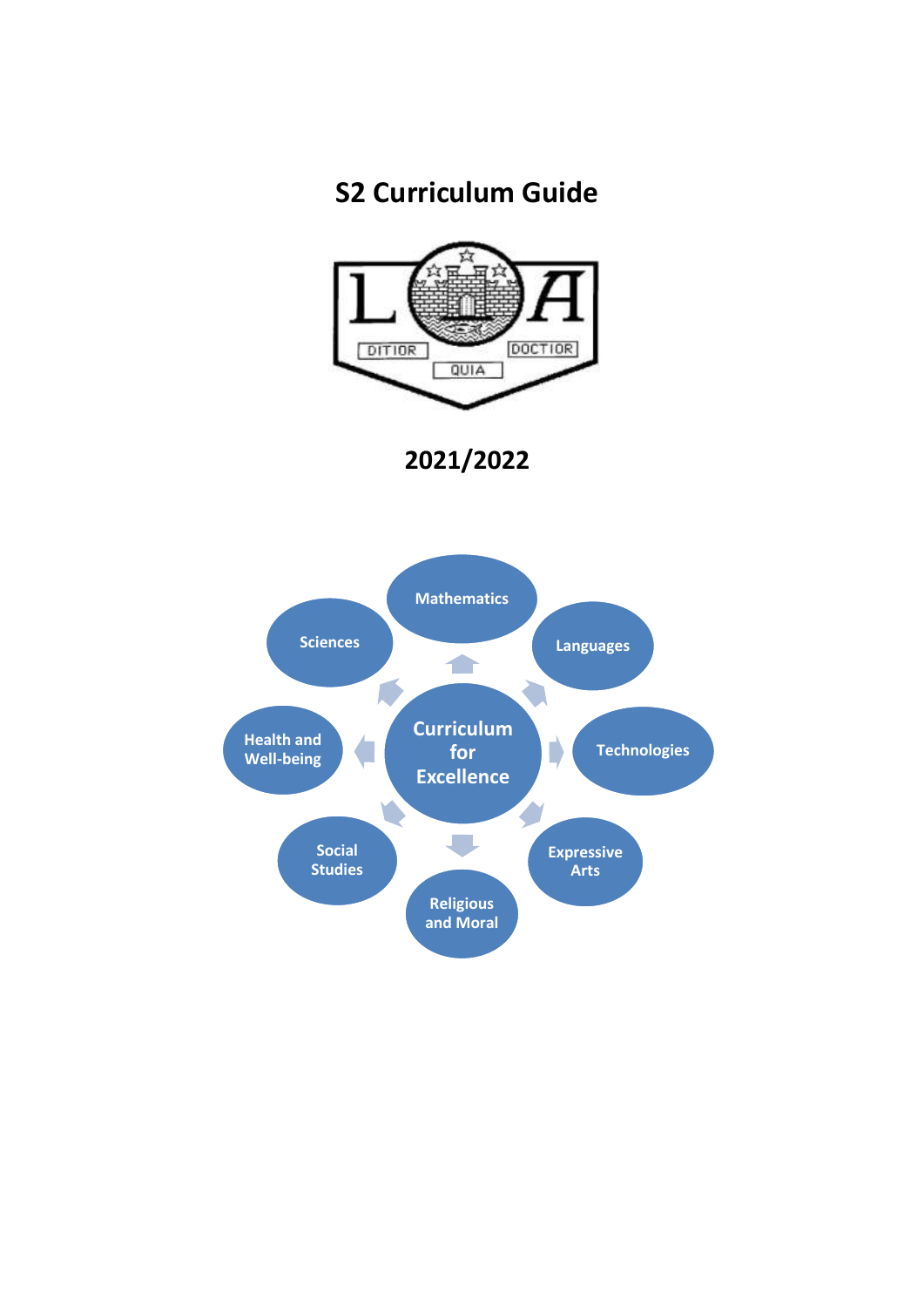#### **S2 Curriculum**

The new curriculum is split into 8 areas shown as on the cover; our S2 pupils study a variety of different subjects within those areas during the course of S2. This guide provides some information about the courses studied during S2 and it has been organised around 5 key headings for each of the subjects:

| What will I learn?                | an overview of the type of work covered.<br>Each subject area has given some details<br>about the content of the course.                                                                                                                                |
|-----------------------------------|---------------------------------------------------------------------------------------------------------------------------------------------------------------------------------------------------------------------------------------------------------|
| What skills will I develop?       | what are the core skills for learning, life<br>and work that pupils will develop through<br>their work in this subject?                                                                                                                                 |
| How will I know I am progressing? | how is the pupil assessed? Tests?<br>Feedback from pupils and teachers?<br>Classwork? Jotter work?                                                                                                                                                      |
| What type of Homework will I get? | type and amount of work to expect in the<br>different subject areas. Subjects which are<br>practical in nature eg PE will often give<br>little in the way of formal written<br>homework but may ask pupils to do some<br>research on a particular topic |
| <b>Useful Tips/Resources</b>      | hints to help with schoolwork                                                                                                                                                                                                                           |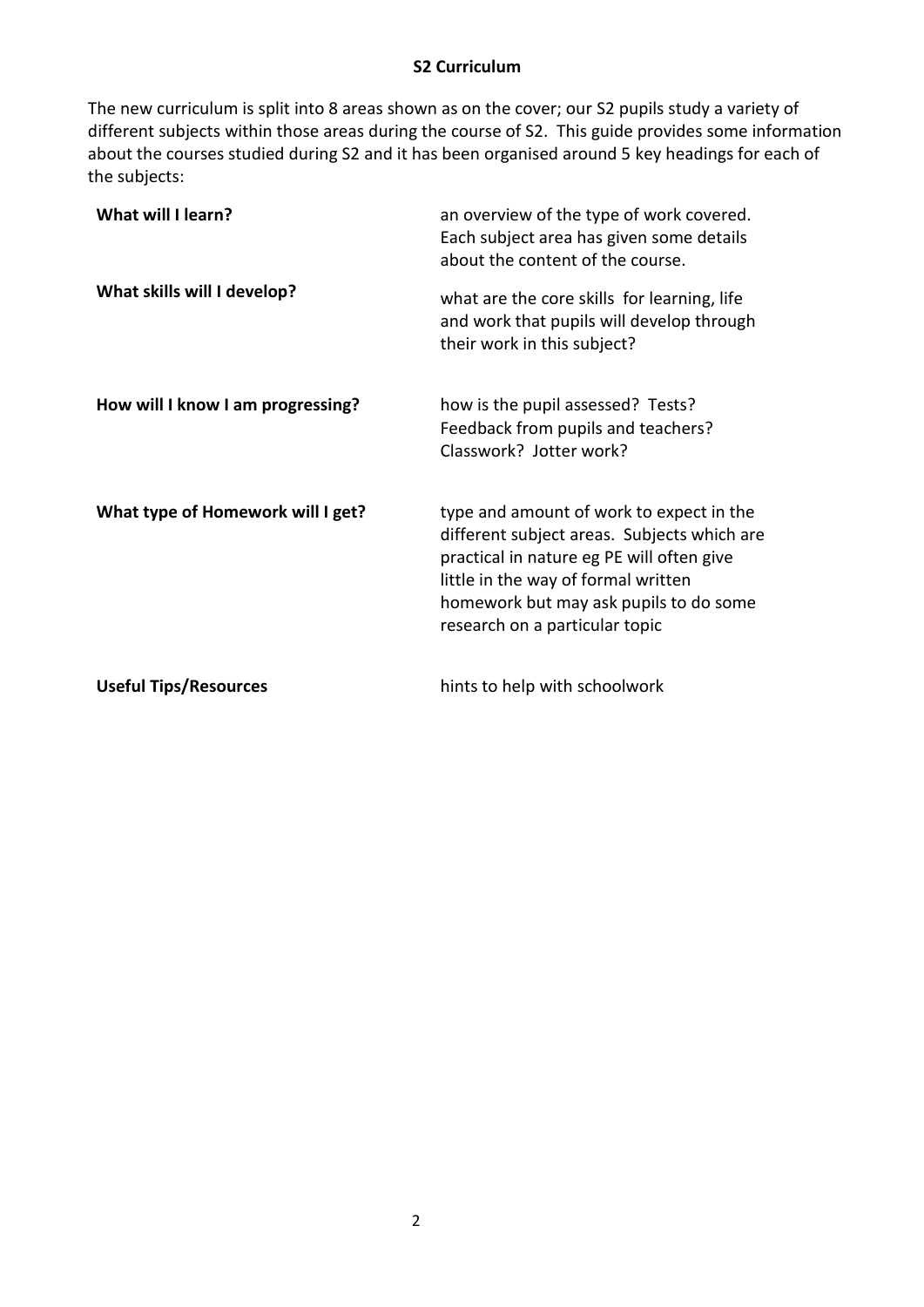#### **Homework**

Homework is an important element in the development of all pupils at Lenzie Academy and this booklet should give both pupils and parents an overview of the work covered in the different subject areas as well as the homework issued. Teachers will tell pupils when they have been issued with homework and pupils will also be able to see this on Microsoft Teams.

# **Homework Policy**

**Pupils** - You are expected to complete homework by the deadline set by the teacher. It is important that you get into the habit of checking class Teams, where teachers will post homework. If you are having difficulties accessing your class Teams, you should tell your Guidance Teacher or Mrs Davidson (RME dept) or Mrs Barry (school librarian).

**Parents -** Your cooperation is key to encouraging young people to adopt a mature approach to learning. You can play a part by checking homework, asking about the work covered in class. If there are any problems with the completion of homework, please contact your child's Guidance teacher.

**Teachers** - encourage pupils to complete work at home by setting formal homework and offering suggestions on how to plan and organise work

# **What is Homework?**

Homework can take a variety of forms including: revising work covered in class, completing set questions, finishing off a task, learning some new vocabulary, carrying out research, preparing for a test or planning a talk or presentation.

# **Top Tips for Homework**

- Always start promptly
- Work on a flat surface with good light
- $\bullet$  Be organised have all you need ready
- Plan your work don't leave it till the last minute
- Work in a quiet place
- Don't just read notes; write down key words,
- Use your Homework diary to help with planning
- Try to complete some work each day spread the work over the week



## **Homework Club**

If you need a quiet place to do your homework or would like some teacher help,

you should come along to the homework club in B4. Support for Pupils staff supervise and provide help with homework every lunchtime and there is access to ICT if you have research or typed work to undertake.

Homework support is also available at LA Launch, which provides teacher support and ICT access in B4 from 3.30 to 4.30 on Tuesday and Thursday.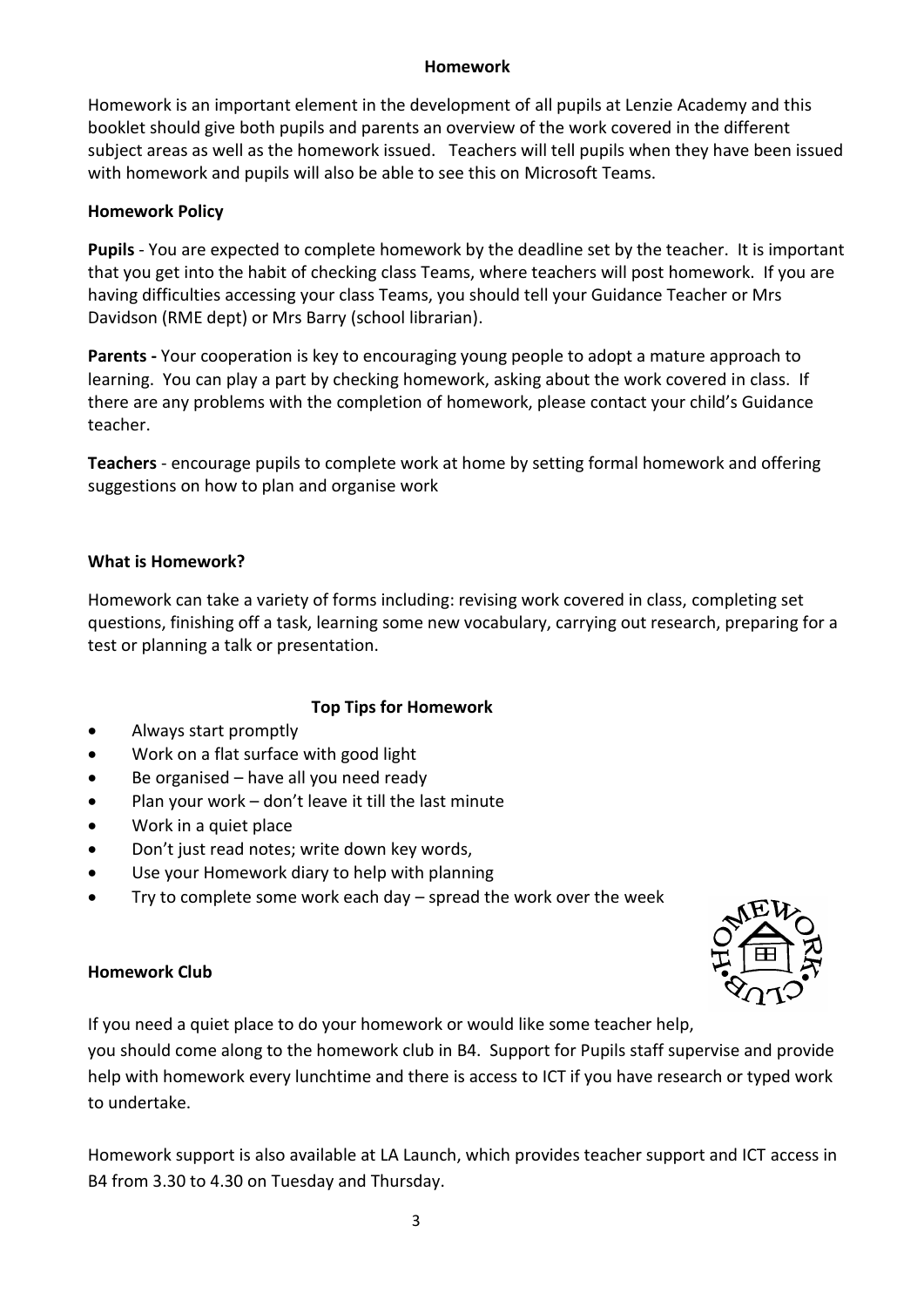#### **Assessment and Reports on Progress**

Pupils may have class tests, but progress is based on continuous assessment.

Pupils will be issued with a Monitoring and Tracking Report in November where subject areas will give ratings for Effort, Behaviour and Homework. A full report is produced in February where each subject teacher will provide information on progress in the subject. A Parents' Meeting is scheduled for February prior to course choice for S3.

# **School Website**

Please visit our school website which has lots of useful information for pupils, parents and carers.

Keep up to date with news and events, departments, the parent council and extra-curricular activities.

[http://www.lenzieacademy.e-dunbarton.sch.uk](http://www.lenzieacademy.e-dunbarton.sch.uk/page_viewer.asp?page=Home&pid=1)

# **Parents Portal**

Sign up to the new Parents Portal – Lenzie Academy are one of the schools piloting this new way schools and families communicate with each other through a new online service called **[parentsportal.scot](https://parentsportal.scot/home/)**. It's an online portal designed to be a one-stop shop for a number of schoolrelated activities and will create a new digital relationship between you and us. This exciting development will make communicating with one another easier and more efficient.

Here are some of the things it will help you do: make online payments (cashless catering), report an absence, update your contact details and view your child's attendance and timetable. More services will be added in the future.

You can access the new Parents Portal via the Scottish Government's secure online account called **[myaccount.](https://signin.mygovscot.org/home/?sp=register/CAS)** Don't worry if you don't have one yet or can't remember signing up for one, you will receive an email with joining instructions and there'll be a video to help you through the process. There will also be more information and FAQ's on the school website and on the Council website too.

#### **Twitter**



You can also follow us on twitter [@lenzieacad](https://twitter.com/lenzieacad)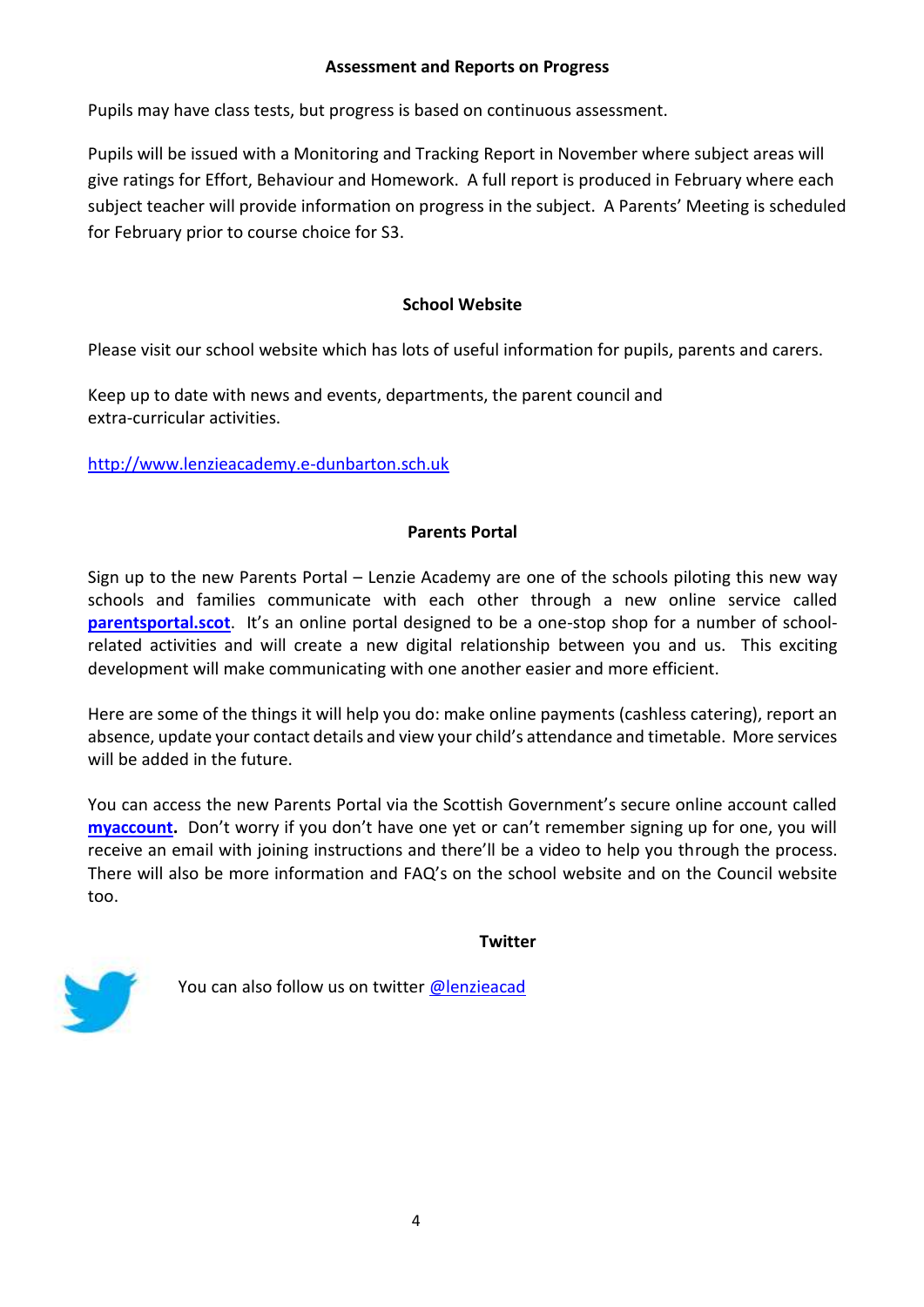# **Art & Design**

**What will I learn?**

The following units will be delivered: **Project 1: Expressive activity Project 2: 2D/3D Design Project 3: Design Studies**

You will develop knowledge, understanding and skills through the following activities:

- $\triangleright$  observational drawing
- $\triangleright$  using and applying the visual elements (line, shape, tone, form, colour, pattern and texture)
- $\triangleright$  explore compositions
- $\triangleright$  the design process
- $\triangleright$  appreciation and extending knowledge and understanding of designers and their work
- $\triangleright$  expressing your imagination, developing creativity and forming opinions
- $\triangleright$  further developing art and design vocabulary

# **Skills Developed**

| Literacy           | Numeracy                  | <b>Health and Wellbeing</b> |
|--------------------|---------------------------|-----------------------------|
| Psychomotor skills | Creativity                | <b>Problem Solving</b>      |
| Evaluation         | Observation and recording | Media                       |
| handling           |                           |                             |
| Listening          |                           |                             |

## **How will I know I am making progress?**

- $\checkmark$  I will evaluate my own work and that of others.
- $\checkmark$  I will get feedback from my teacher through discussion.
- $\checkmark$  I will use my log book to record what I do well and state what I can improve on, as well as tracking where I am within Level 3/4 BGE.
- $\checkmark$  I will set targets at the end of a project, which will become my focus in future work.

## **Homework**



Formal homework activities will be issued monthly. A booklet will be provided detailing tasks, along with visual examples. An electronic copy of this will be available on Teams. You should spend between 40 and 60 minutes on it. Informal homework may be issued to help you improve your interest, choices or to re-cap on a lesson. Remember to get your parent or carer's signature in your homework booklet.

# **Useful Tips / Resources**

The course is all about your individual skills development. To improve is through practise, which will build your confidence. To support your learning you can find artistic techniques and approaches online. Why not try [www.google.co.uk](http://www.google.co.uk/) to search your interests in artists, designers and artistic techniques. Alternatively, refer to teacher support material on Teams.



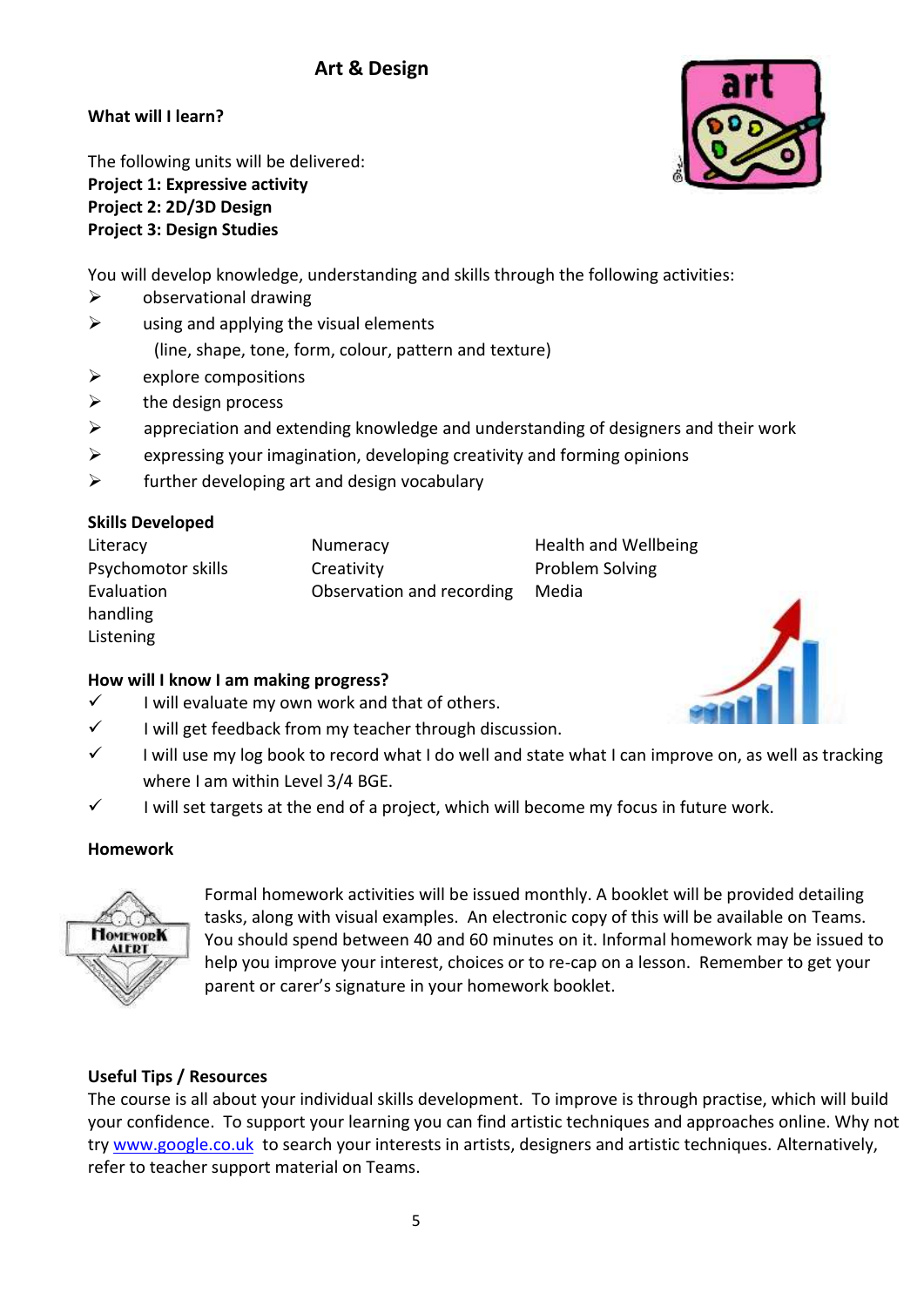# **Business Administration and Finance**

**What will I learn?**

The course consists of taster courses of departmental subjects that are offered in later years. This includes topics such as:

- $\checkmark$  Personal Finance how to manage my money including borrowing, savings, consumer rights and budgeting.
- $\checkmark$  Administration and IT How businesses use computer software such as word processing, databases, spreadsheets and presentations to organize events. This will also include Internet research.
- $\checkmark$  Business How the environment and globalization affect business. This will include researching ways a business can protect the environment and how a business can impact society.

# **Skills**

Skills are noted and recorded in your course workbook and include:

- $\checkmark$  Working with others
- $\checkmark$  Leadership
- $\checkmark$  ICT
- $\checkmark$  Planning and organising
- $\checkmark$  Literacy
- $\checkmark$  Numeracy
- $\checkmark$  Research
- $\checkmark$  Problem solving

# **How will I know I am making progress?**

I will work in home groups and discuss performance with my group.

I will check my work and that of others.

I will get feedback from my teacher in my workbook and from discussion.

I will use my learning intentions log to record how I feel about the topics we cover.

I will complete written assessments and end of topic projects.

# **Homework**



Written home assignments will be issued 3 times per topic. Homework also includes revision for tests.

# **Useful Tips/Resources**

Workbook – This includes notes and also written answers to help with homework and revision for assessments – all on our class Teams page

[www.bbc.co.uk/learningzone](http://www.bbc.co.uk/learningzone) - to help with research

[www.learningresources.co.uk/cab](http://www.learningresources.co.uk/cab) - Citizens Advice Bureau to help with information required for the Finance topic.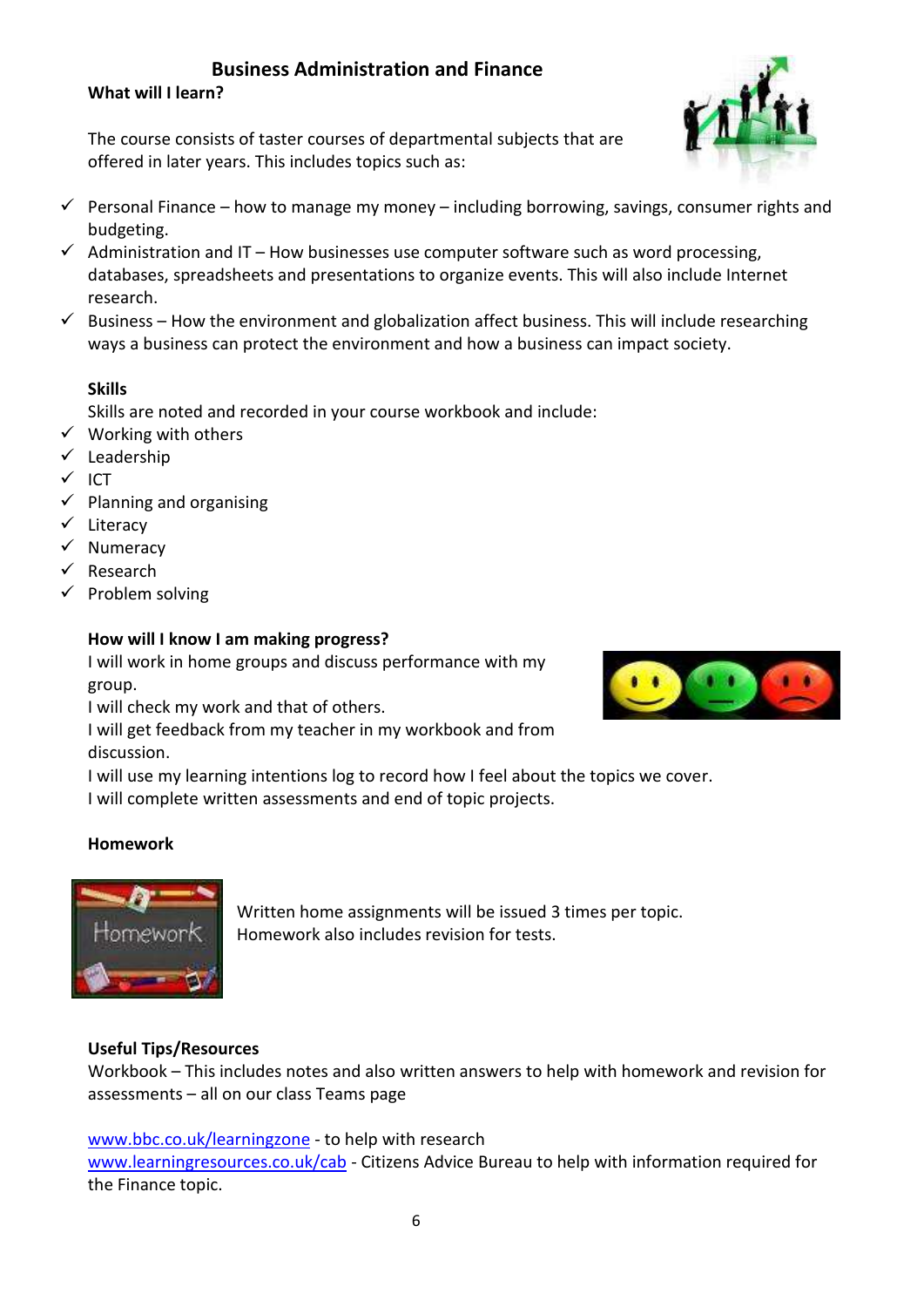# **Design Technology**

#### **What will I learn?**



- **Design & Manufacture:** You will learn about materials and the importance of design to develop a Media Storage Rack from your own ideas, before manufacturing the Media Storage Rack from red pine wood in one of our Practical Workshops.
- **Graphic Techniques:** You will extend your learning of Sketching, 2D and 3D Graphic Design, using the computer software Inventor 2019 or the graphic drawing equipment in our Graphics Studios.



#### **Skills Developed**

You will develop skills for life, learning and work when you are in the department. In S2 these will include Numeracy and Literacy, Planning & Organising and Evaluating. You will also continue to use and improve your skills in Problem Solving.

#### **How will I know I am making progress?**

I will set my own targets for improvement, these will be monitored and updated throughout the session.

Both the teacher and I will check my work and that of others, and offer constructive feedback. My peers will have the opportunity to offer feedback on my work. I will be given supportive feedback from my teacher.

#### **Homework**



Homework tasks will be given three or four times for each topic. Design folio completion as well as research for the folio would be expected to be carried out at home to support learning in class.

#### **Useful Tips/Resources**

Read over your design folio regularly to check and update your ideas.

[www.technologystudent.com](http://www.technologystudent.com/) – good for research / general interest.

[www.howstuffworks.com](http://www.howstuffworks.com/) - good for research / general interest.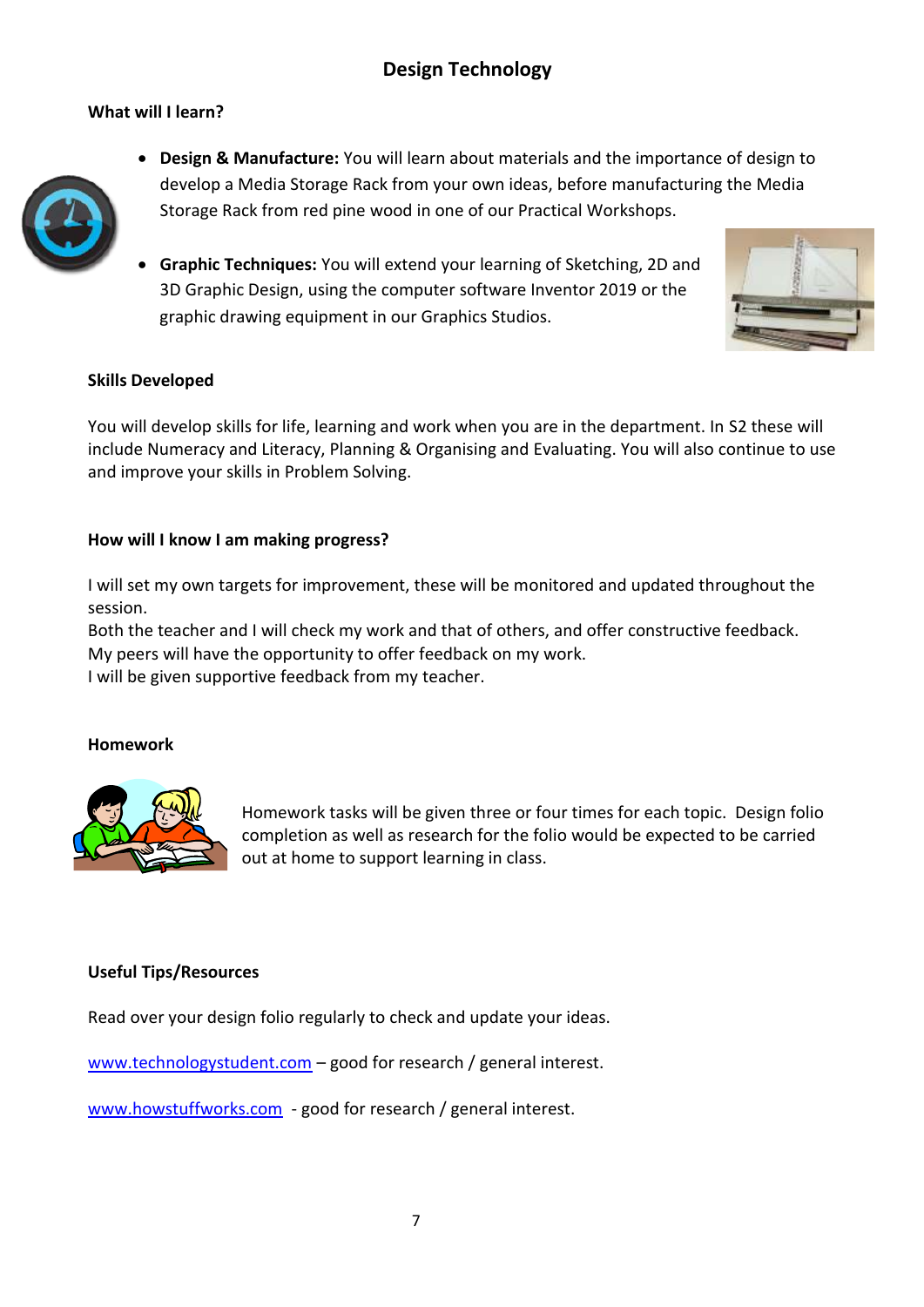# **English**

# **What will I learn?**



In S2, we continue to develop skills in a range of areas. We all complete the following outcomes using a range of different texts:

- Critical Evaluation of Literature
- ❖ Persuasive Writing
- ❖ Reflective Writing
- 'Unseen' Creative or Personal Writing completed over two periods
- ❖ Close Reading
- ❖ Solo Talk
- ❖ Group Discussion

#### **Skills Developed**

- $\triangle$  Ability to analyse quotations in a bit more depth
- ❖ Arguing a case in order to convince your reader
- Creativity with language
- $\div$  The ability to reflect in your writing
- How to analyse imagery and some elements of sentence structure as well as revising the skills taught in S1
- ❖ Proof-reading and self-correction

#### **How Will I Know I'm Progressing?**

- \* Your teacher will provide you with regular feedback and help you set targets for Reading, Writing, Talking and Listening throughout the year.
- You'll also be provided with targets for each piece of work and will develop the ability to self-assess your own work.

#### **Homework**

- $\div$  We have a homework programme which will set you a piece of written homework once a month.
- ❖ You will be set personal reading targets once a week which will get gradually longer as the year progresses. Your parents sign this homework each week.



#### **Tips / Resources**

- Check your work carefully for spelling and punctuation errors.
- Read carefully the comments your teacher makes on your work to help you improve further.
- [www.dictionary.cambridge.org](http://www.dictionary.cambridge.org/)  free online dictionary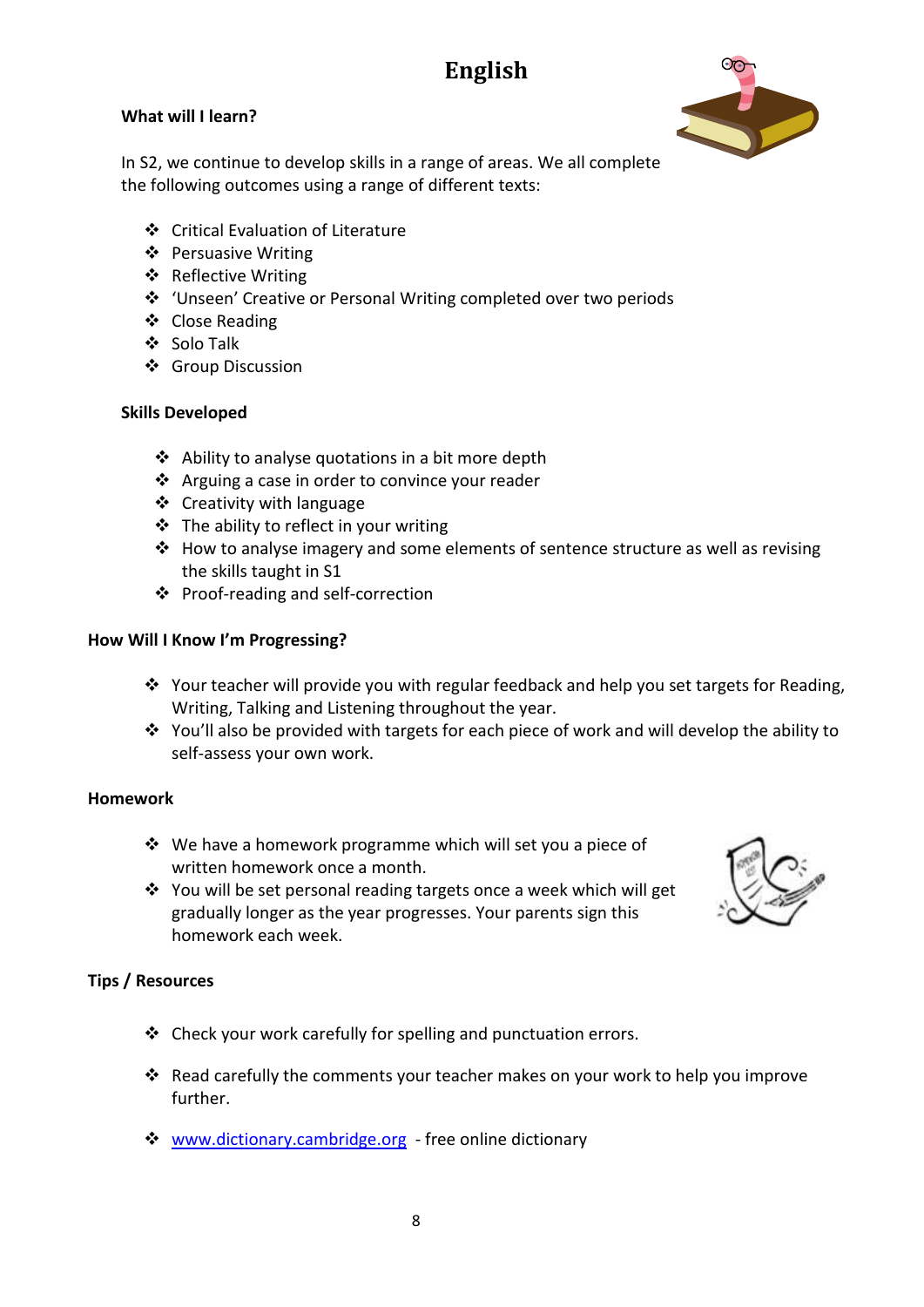# **Geography - Earth Forces**

# **What will I learn?**

You will study the science behind deadly natural disasters, such as earthquakes, volcanoes and tsunamis. The course will introduce you to the Earth's internal structure and the forces that cause destruction all over the world. You will also study some of the worst



natural disasters that have ever occurred and how these disasters have impacted on the natural environment. Finally, you will study the strategies that have been put in place to try and reduce the impact felt from future disasters.

#### **Skills Developed**

In Geography we will look to develop your skills in many areas!

- 1. Lessons are based on co-operative learning and group work, you will work together to complete the tasks set, this will develop your **communication** and **team work** skills.
- 2. You will develop **independence** and **higher order thinking skills** through active learning strategies that require you to apply your prior learning.
- 3. Improved **confidence** through individual and group presentations, all the while building an assessment portfolio that shows your full potential.

#### **How will I know I am progressing?**

- Your progress through the BGE in Geography will be monitored and tracked by your teacher.
- Assessment portfolios containing a variety of assessed pieces of work, with detailed feedback that highlights your strengths and weaknesses, will allow your teacher to track your progress.
- You will complete detailed self-assessments, where you identify your own areas for development and set a target for the next stage of learning.

#### **Homework**

Homework will be assigned at regular intervals during your Geography rotation (roughly one piece of homework a week). You will be given a homework booklet containing exercises that will be completed at home. A number of these assignments will form part of your overall assessment portfolio.



## **Useful Tips / Resources**

Keep workbooks and jotter work tidy and complete any missing work if you have been absent. Remember to bring your work booklet to class every day.

BBC Living Planet, Dr Iain Stewart's 'Power of the Planet' DVD and [www.youtube.com](http://www.youtube.com/) are great resources to help provide a deeper understanding of the material covered in class.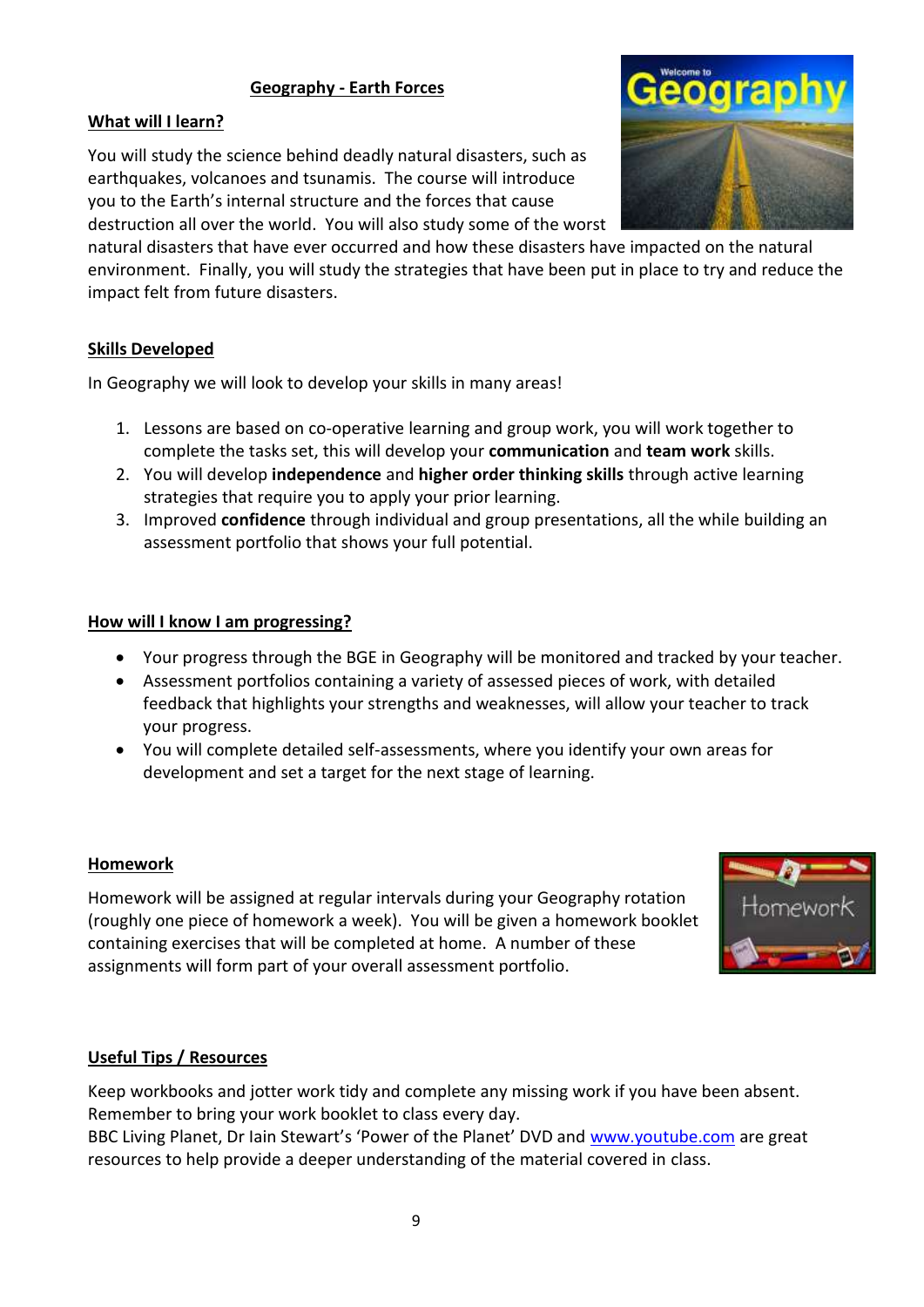# **Health and Food Technology**



#### **What will I learn?**

Practical cookery skills-I will learn to confidently prepare and cook a wide variety of foods for a variety of different situations throughout the course

Selfie stir fry- I will create a solution for a problem solving challenge linked to food production REHIS-will explore the conditions needed for bacterial growth and practice and control food safety risks through the completion of the REHIS food hygiene certificate.

- To investigate a range of foodstuffs and how they contribute to a healthy diet.
- To research current healthy eating advice
- To research food and health policy and explain how this impacts on the health of individuals

#### **Skills Developed**

- health and wellbeing the state of time management
- 
- organisation **the set of the set of the set of the set of the set of the set of the set of the set of the set of the set of the set of the set of the set of the set of the set of the set of the set of the set of the set**
- 
- preparing food safely and hygienically controlling cookery processes
- 
- 
- literacy **planning and organisation** 
	-
- problem solving and the set of taking responsibility
	-
- testing for readiness **exercise in the set of a good standard**

#### **How will I know I am making progress?**

- I will check my own progress as I work through tasks
- I will know what is expected of me by following the instructions from my pupil workbook.
- I will regularly check the progress I am making with my teacher.
- I will get feedback from my teacher on the standard of my work.
- I will be able to evaluate my work and set targets for future tasks.
- I will take part in self and peer assessment activities

#### **Homework**

You are encouraged to practice practical skills at home throughout the course. Research and planning on the topic of healthy eating will be required prior to group presentations.

#### **Useful tips and resources**

Jotter/Pupil workbook — To check information from my class work

Practice of practical cookery skills- This is encouraged with class recipes available on Teams and from websites including [www.bbcgoodfood.com](http://www.bbcgoodfood.com/)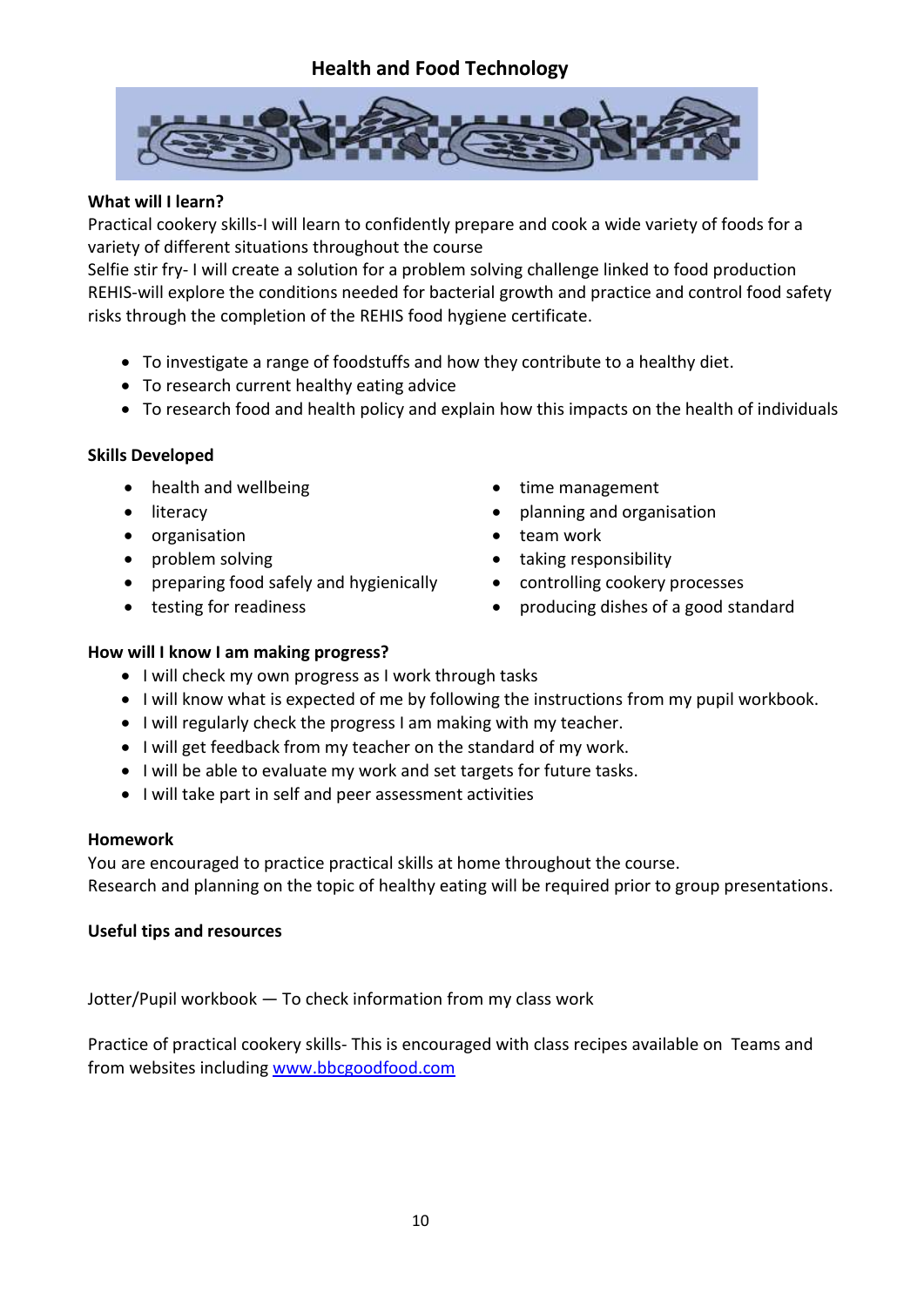# **History**

# **What will I learn?**

- I will learn about the role of slavery in the development of Glasgow.
- I will learn about how the Civil Rights Movement brought change to America.
- I will learn about the debates surrounding the assassination of President Kennedy.

#### **Skills developed**

I will develop skills in the following areas:

- Informative and persuasive writing.
- Verbal communication through group work and class debates.
- Researching and working with sources.

#### **How will I know I am making progress?**

- I will get feedback from my teacher in my jotter and in discussion.
- After written assessments my teacher will identify areas of strength and steps for improvement.
- I will complete a target setting sheet to record my progress and next steps.

#### **Homework**

A research project will be issued once per topic and revision will be required for a written assessment.

## **Useful Tips/Resources**

- Jotter check your answers and make amendments to your notes if required.
- Revision Guide should be used before assessments to help focus revision using active techniques (do not just read). [www.bbc.co.uk/learningzone/clips](http://www.bbc.co.uk/learningzone/clips)

<http://www.bbc.co.uk/education/topics/zqyfr82>

<http://spartacus-educational.com/>





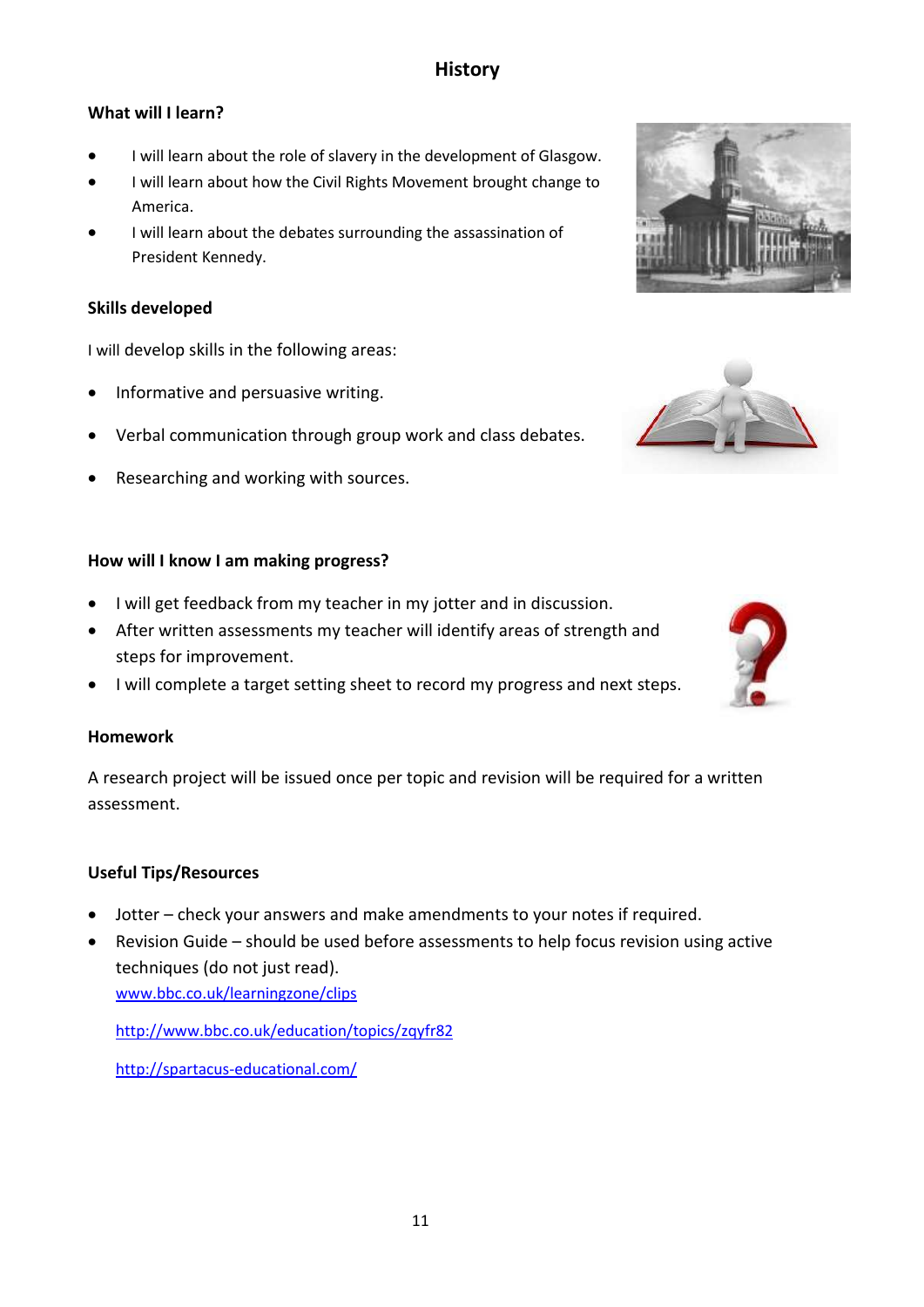# **Mathematics**

# **What will I learn?**

Within mathematics there are rich opportunities for links among different concepts: a ready example is provided by investigations into area and perimeter which can involve estimation, patterns and relationships and a variety of numbers. When I investigate number processes, there will be



regular opportunities to develop mental strategies and mental agility. I will be given opportunities to develop algebraic thinking and introduce symbols when investigating concepts.

There will be many opportunities to develop mathematical concepts that are used in all other areas of the curriculum. Patterns and symmetry are fundamental to art and music; time, money and measure regularly occur in modern languages, home economics, design technology and various aspects of health & wellbeing; graphs and charts are regularly used in science and social studies; scale and proportion can be developed within social studies; formulae are used in areas, including health & wellbeing, technologies and sciences; while shape, position and movement can be developed in all areas of the curriculum.

# **What Skills will I develop?**

Pupils will continue to be provided with opportunities to develop skills introduced in S1 in the key areas of;

Literacy Numeracy Health and Wellbeing Employability, enterprise and citizenship Thinking skills

## **How will I know I am making progress?**

- I will correct my homework at the start of every period.
- I will correct the work I complete in class every period.
- My teacher will correct a check-up homework exercise at the end of each topic and provide me with feedback on my performance.

After completing assessments, I will fill in a post assessment form detailing my strengths and areas for development and attempt any revision highlighted.

## **Homework**

I will be given homework after each class lesson which must be completed for the next lesson. This homework should take me approximately 15 minutes to complete.

I will also be given end of topic check-ups which will be taken in and corrected by my teacher.

## **Useful Tips/Resources**

Numeracy booklet – on Lenzie Academy website <https://uk.ixl.com/standards/scotland/maths/fourth-level> Revise and consolidate; [www.mathsworkout.co.uk](http://www.mathsworkout.co.uk/) Password: lenzie Password: factor46

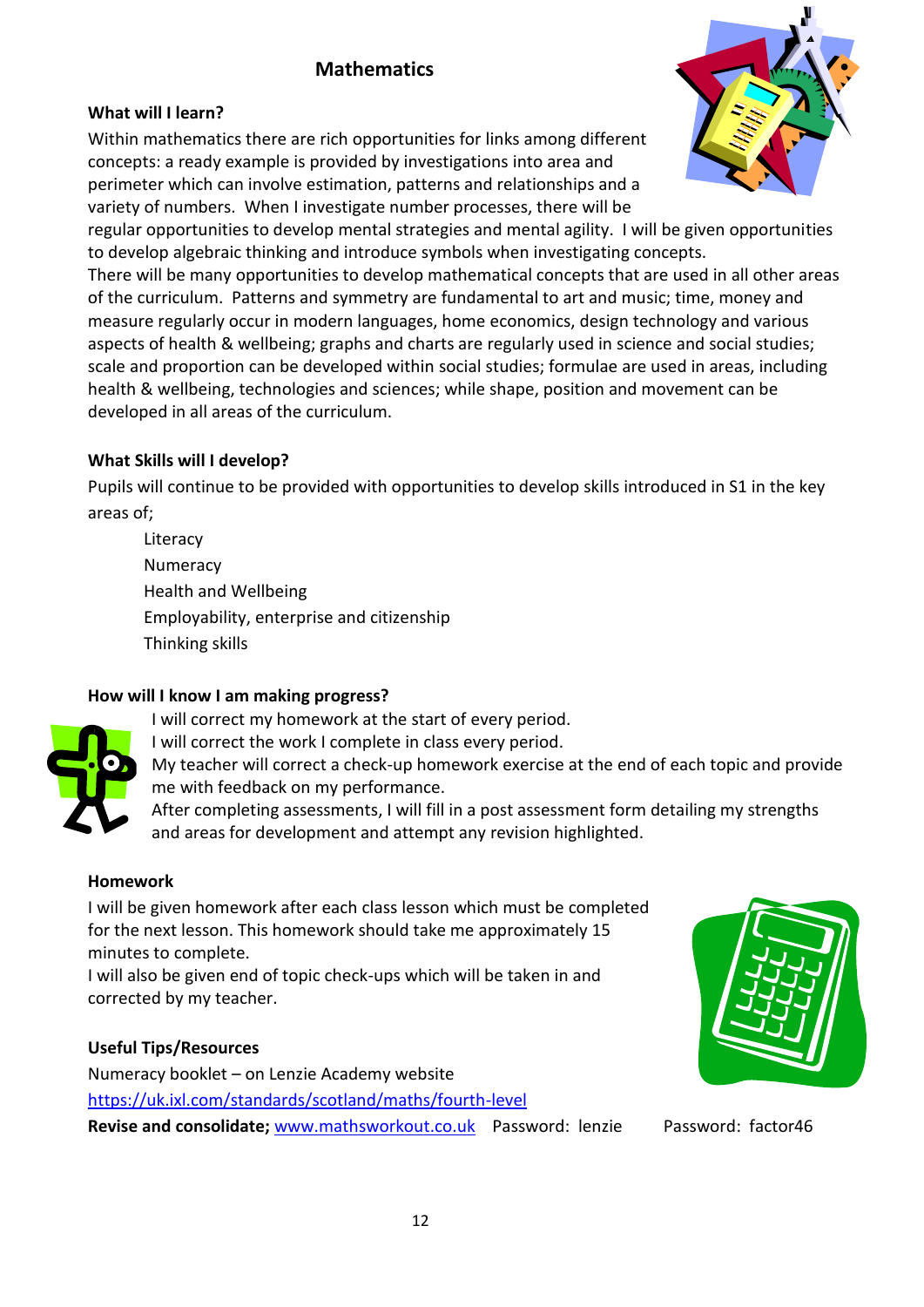# **What will I learn?**

- Continue to develop an understanding of how language works, and use language well to communicate ideas and information in other languages.
- The following topics will be studied:
	- **Free time and hobbies**
	- **Technology**
	- **Travelling and holidays**
	- **Talking about yourself**
	- **Home area**
	- **Food**

## **Skills developed**



❖ You will continue to develop skills in listening, talking, reading and writing. You will also continue to improve your memory skills, problem solving skills, lateral thinking skills and creative skills, which are essential for learning, work and life.

#### **How will I know I am making progress?**

- Both teacher and I will check my work and that of others.
- ❖ I will be given feedback from my teacher.

#### **Homework**

- \* You will be told on which date each piece of homework is due and you should complete one exercise every week.
- $\cdot \cdot$  Homework will be a mixture of online exercises, writing tasks, worksheets and vocabulary learning.
- Each exercise should take between 10 and 20 minutes to complete.

#### **Useful Tips/Resources**

- \* You must always take a note of any new words or phrases that appear in class. You should then make sure that you **LEARN** them.
- ❖ Check your work carefully for spelling errors.
- \* Read the feedback comments your teacher makes in your jotter to help you improve.
- www.linguascope.com

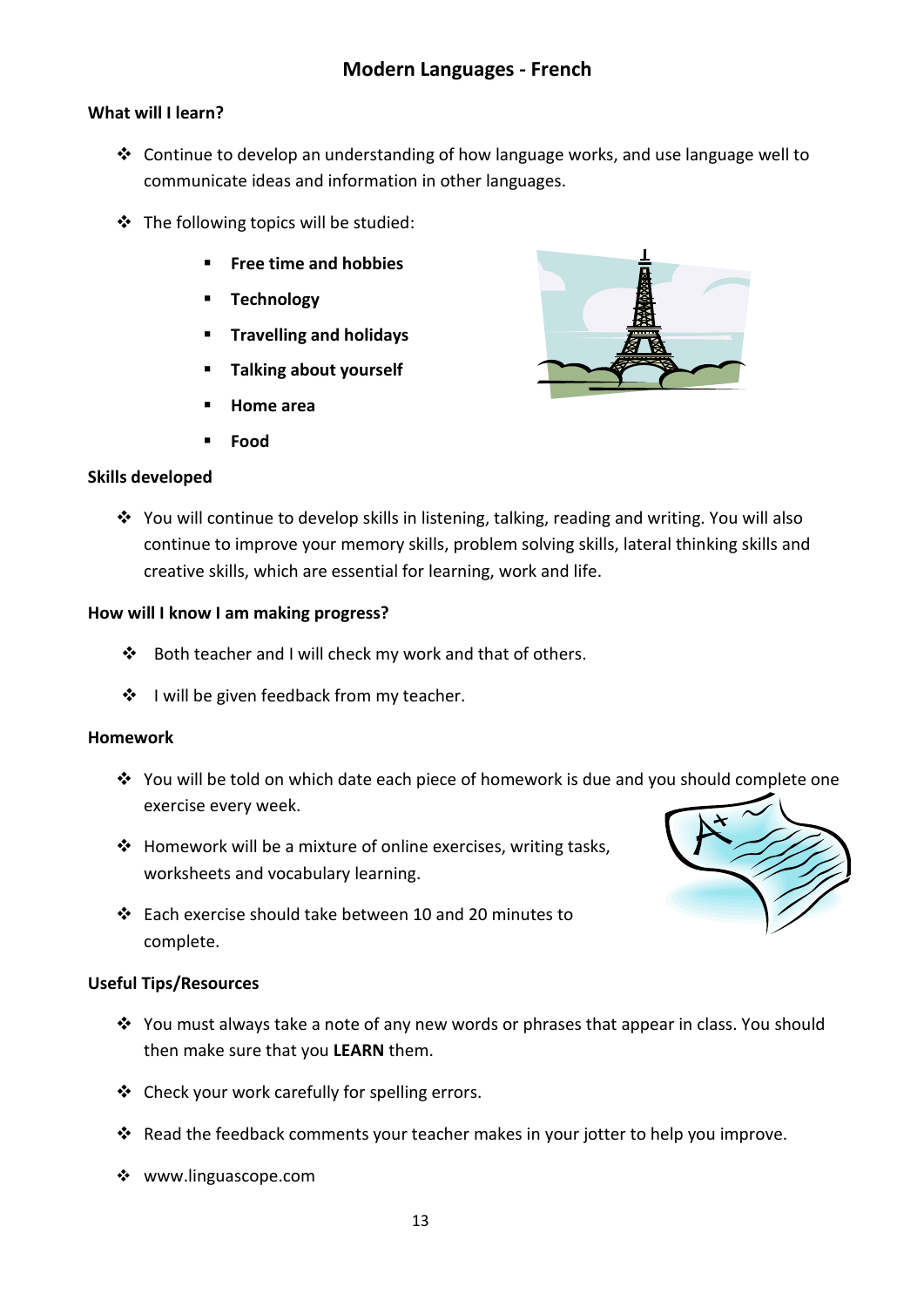# **Modern Studies**

# **What will I learn?**

- I will learn to compare political, social, and economic factors in the USA.
- I will learn about international co-operation and conflict.
- I will learn about uneven development, interdependence, and Fairtrade.
- I will learn about human rights and responsibilities through discussion and debate.

# **Skills developed**

Building on skills learned in S1, I will now learn:

- how to use more advanced Modern Studies specific vocabulary. This will help enhance my literacy skills.
- to research information relevant to a topic of my choice.
- how to present my research findings in a logical and structured way.
- how to reach an informed conclusion using my research findings.
- how to handle statistical information, which will help enhance my numeracy skills.
- how Modern Studies skills are transferable both in school and for the future.

## **How will I know I am making progress?**

- At the beginning of each lesson, my teacher will tell me what I can expect to learn and what skills I will be using during the lesson. I can use these learning intentions to help me revise my class work.
- I will be asked to complete different types of assessment activities. My teacher and I will then discuss my progress. This will help me identify my areas of strength and next steps for improvement.

## **Homework**

I will be asked to complete a research task to extend my knowledge of one of the following topics: the American Dream, Immigration, the Death Penalty or Gun Control in the USA. This will allow me to practise my Modern Studies related skills and it will also help me to become a more independent learner with some responsibility for my own learning.

# **Useful Tips/Resources**

 $\checkmark$  I should keep myself up to date with current affairs by watching television news, reading a quality newspaper, or accessing a news app or website, e.g. **<https://www.bbc.co.uk/news>**







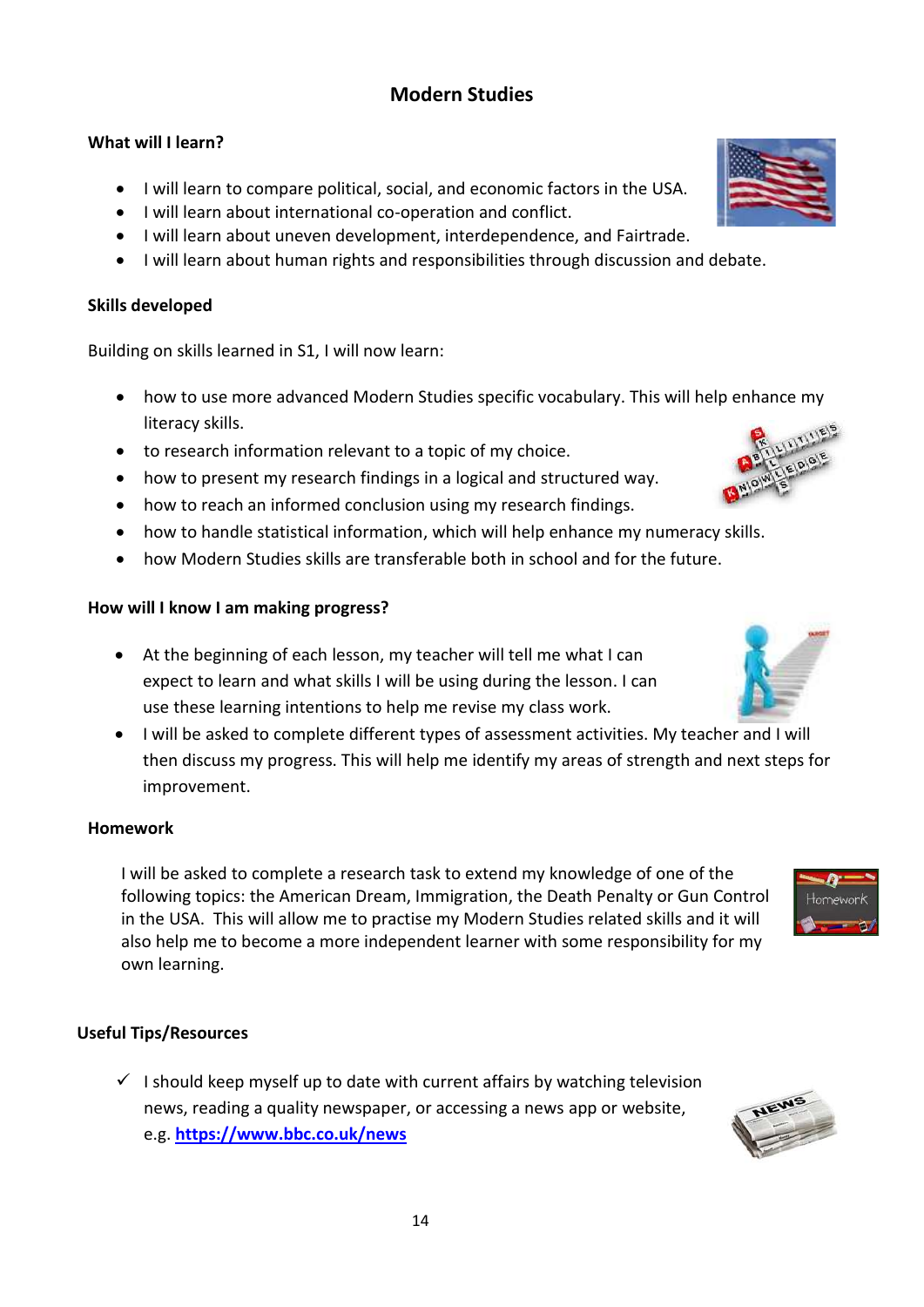

# **Performing Arts - Music**

#### **What will I learn?**

- To improve my skills in reading, writing and playing music
- To choose two instruments to progress with in S2
- To listen to a range of music including "pop" and "film" music and be able to identify concepts and features within these styles
- To learn about different career pathways in Music and the Performing Arts and raise my awareness of the skills and qualifications needed
- Experience some basic Music Technology and learn to create basic effects on short loops of audio
- To give constructive comments on my own work and the work of others

#### **Skills:**

| Listening | Confidence    | Evaluati       |
|-----------|---------------|----------------|
| Reading   | Co-ordination | <b>Instrum</b> |
| Composing | Performance   | Creative       |

Evaluation **Instrumental** 

#### **How will I know I am making progress?**

- I will check my own work and that of others
- I will get feedback from my teacher in my Progress Diary and in discussion
- I will use my Progress Diary to record my progress on my two instruments
- I will complete listening and practical assessments throughout S2

#### **Homework**



Homework in S2 Music will cover revision of work completed in S1 and move onto project based tasks that match the topics being covered in class. Homework requires internet access – this is available in school if it's not possible at home.

#### **Useful Tips/resources**

- Progress Diary to review and record my progress
- Lenzie Academy Website S2 homework helpguide!
- Lenzie Academy Website S2 revision for test

[www.mydso.com](http://www.mydso.com/) [www.ataea.co.uk](http://www.ataea.co.uk/)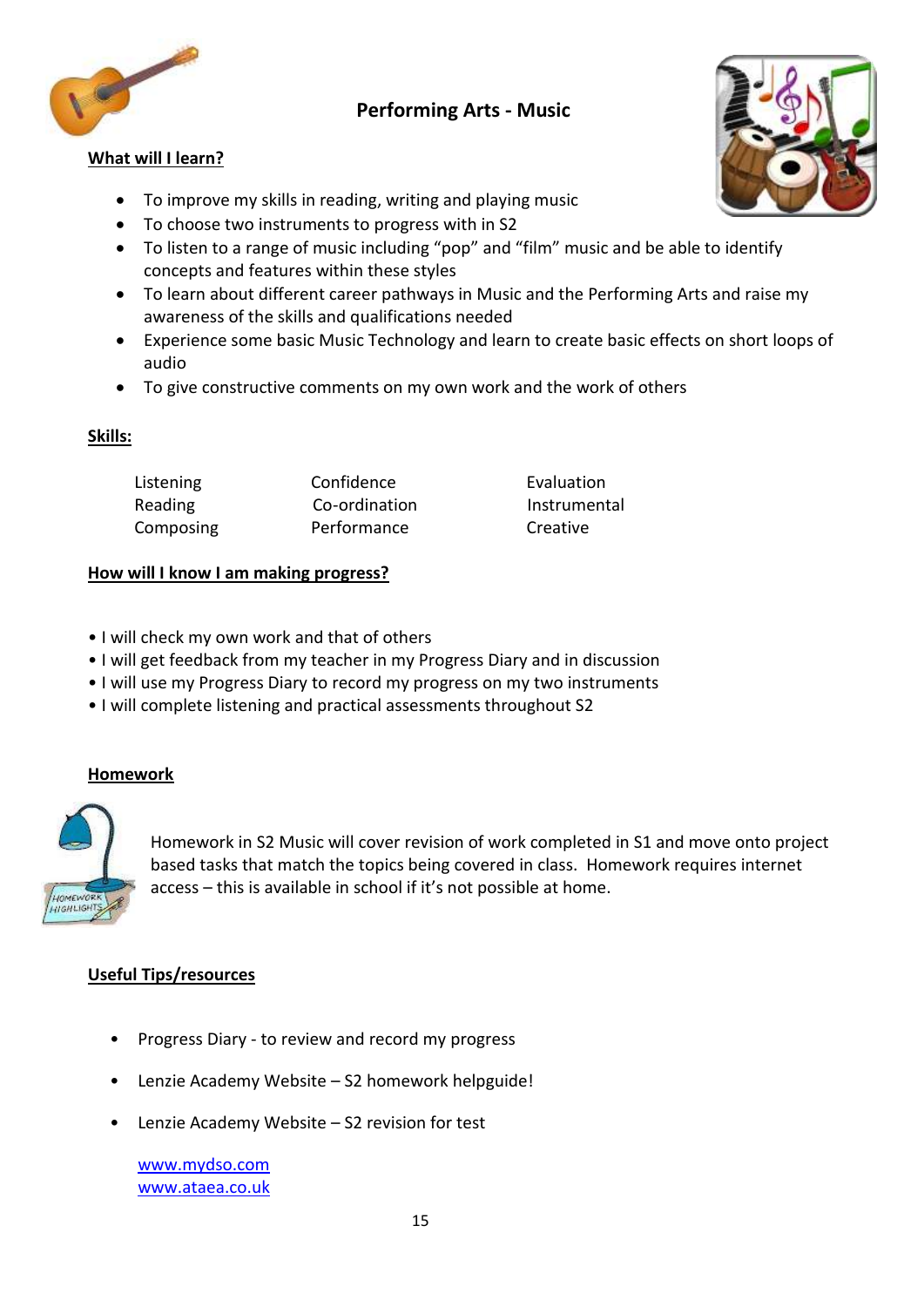# **Personal and Social Education**

# **What will I learn?**

- how adolescence will affect me physically and emotionally
- how to lead a healthy lifestyle, by being aware of the dangers of alcohol, drugs, eating, exercising and self-harm
- the importance of my support network and having people around who care for me
- the importance of respecting others through appropriate behaviour
- the importance of citizenship; covering Racism and LGBT
- how to plan for my future by considering possible career choices and what I need to do to achieve this

## **Skills I will develop:**

Through Personal and Social Education (PSE), you will also develop key skills that are important for learning, life and work. These include:

- Health and Well Being Working with others
- Communication Co-operation
- Leadership: Organisation
- Understanding example and the Evaluating example of the Evaluating
- 
- Time Management

## **How will I know I am making progress?**

- I will get feedback from my teacher in my jotter/workbooks and in discussion
- I will get feedback from my classmates when I am working as part of a group
- I will set targets with my teacher during the year and I will review these targets to see how I am doing
- will consider my skills which will help me recognise my strengths

## **Homework**

 I will not usually receive any specific homework for PSE but I will learn about the importance of homework during my PSE lessons.

## **Useful Tips/Resources**

- Jotter/Workbook to look over my classwork
- Careers Booklet to help me plan for the future
- [www.childline.org.uk](http://www.childline.org.uk/); [www.planitplus.net](http://www.planitplus.net/)  to help provide more information and advice



• Creating **Problem solving**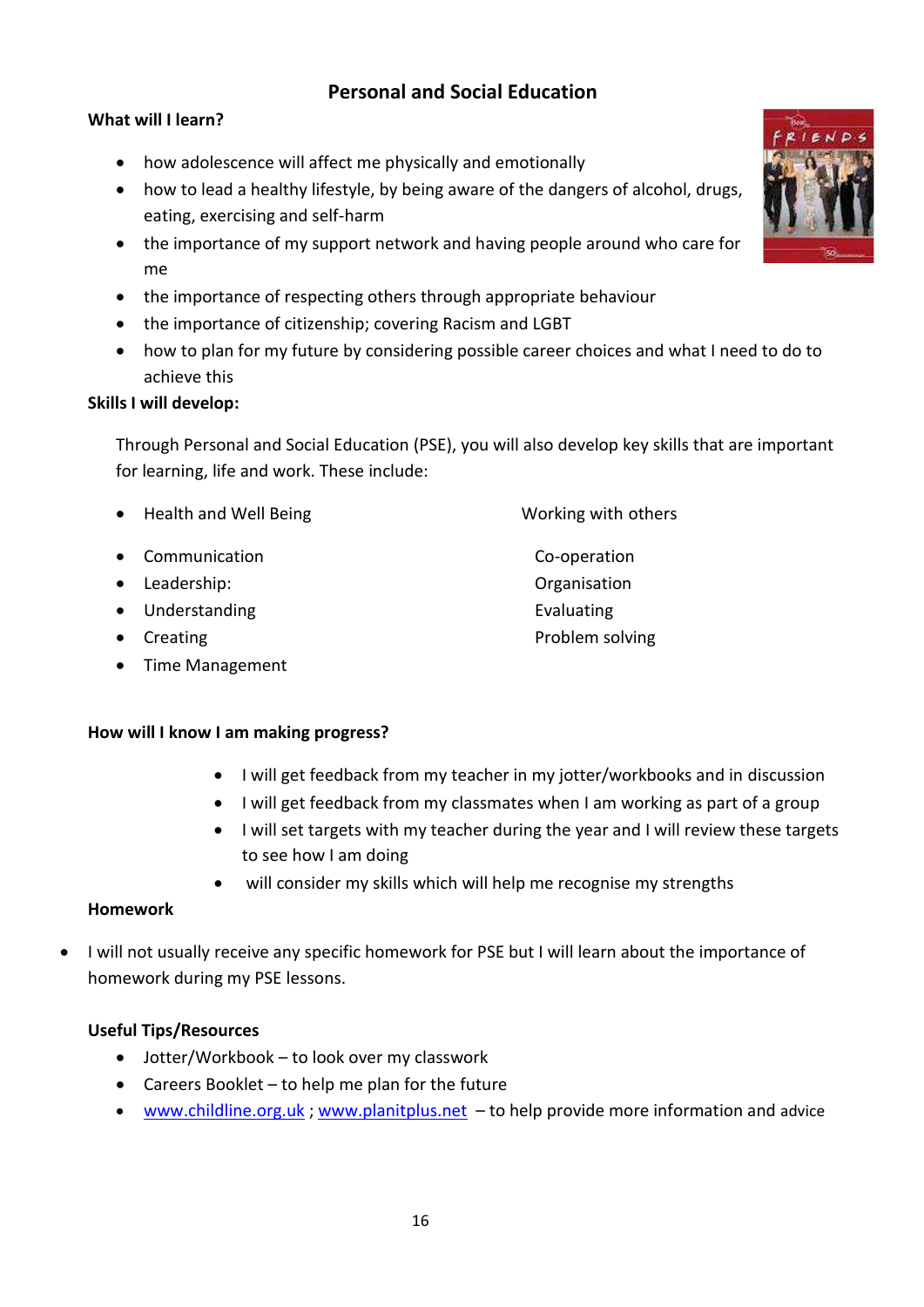# **S2 Physical Education**

# **What will I learn?**

Physical Education will develop not only your fitness and your ability to perform physical skills, but it will enhance your thinking skills and your personal qualities.

In S2 your PE course will focus on the following PE benchmarks:

- Problem Solving,
- Sequential thinking,
- Confidence,
- Self-esteem,
- Coordination and fluency,
- Kinaesthetic Awareness.
- Core Stability and Strength,
- Gross & Fine Motor Skills ,

Typical activities that you will perform in S2 include:

- Football,
- Netball,
- Volleyball
- Cycling,
- Choice block,

# **Skills Developed**

Through Physical Education you will also develop key skills that are important for learning, life and work. These include:

- Health and Well Being
- Leadership
- **•** Organisation
- Applying
- Understanding

• Social dance, • Athletics

• Table Tennis,

• Summer Games



- Evaluating
- **Creating**
- Communication
- Problem solving
- Working with others

## **How will I know I am making progress?**

- You will get feedback from your teacher and your classmates on a regular basis.
- You will complete evaluation tasks in class that will show your progress.
- You may be videoed and therefore get to watch your progress.
- You will be asked to discuss/explain/describe information you have learned in PE.

## **Homework**

Homework sheets/tasks will be completed monthly. These will involve a variety of tasks to complete that will promote an active, healthy lifestyle.

# **Useful Tips**

Keep yourself as active as possible outside school. Attend one or more of Lenzie Academy's many extra-curricular clubs or join a club outside of school. If you regularly participate in a sport please inform your PE teacher.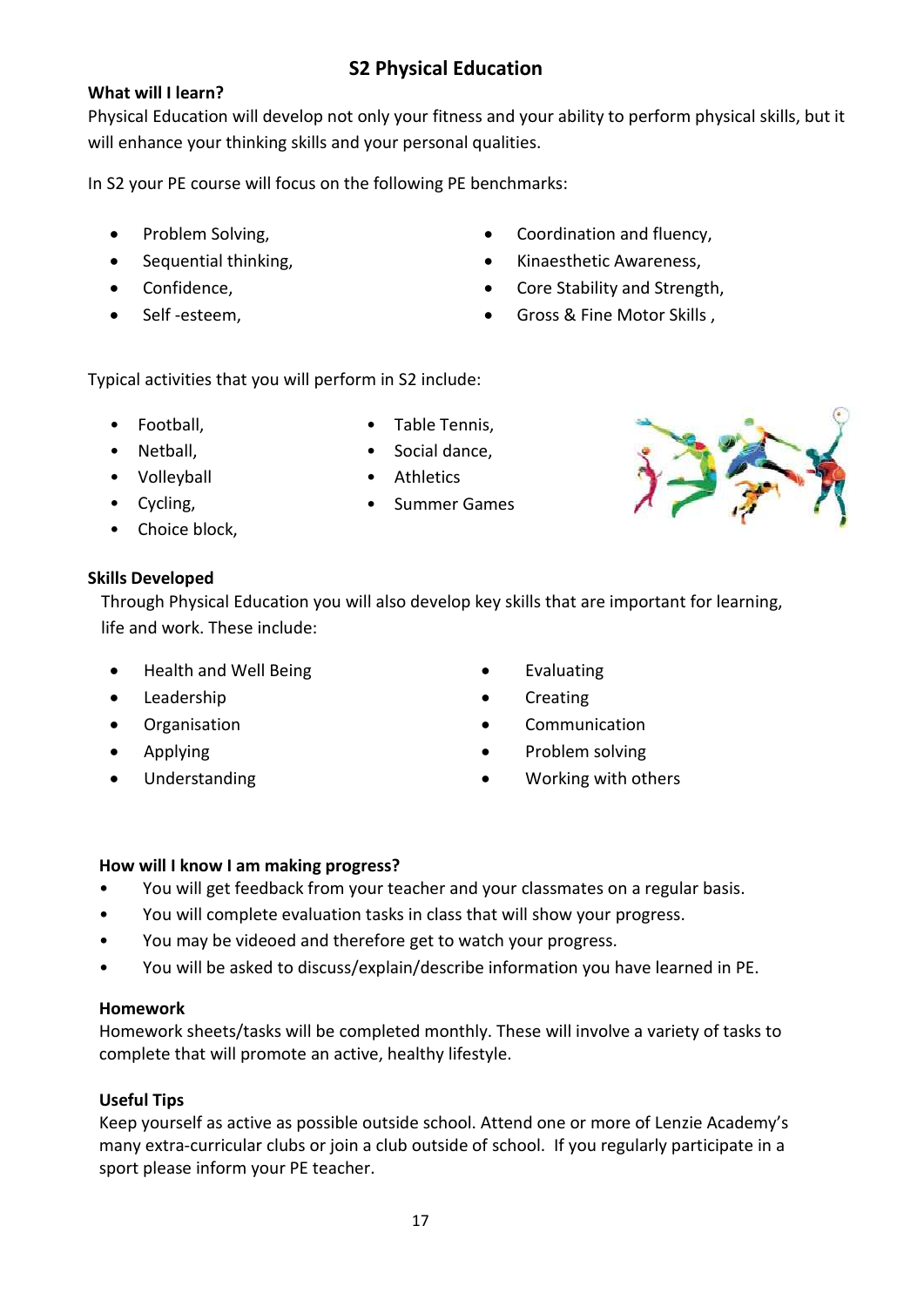# **Religious, Moral Education (Religious, Moral and Philosophical studies)**

# **What will I learn?**

- $\triangleright$  About Christian beliefs and practices (in particular Christian morality) and how this religion has influenced Scotland
- $\triangleright$  About Islamic beliefs and practices, and the way this region is represented through the media.
- $\triangleright$  About religious heroes and the impact, they have had on the world around us.
- $\triangleright$  How to contribute to my community and work toward my own personal life goals through participation the' Hope for the Future' project in RME and other departments.

**Skills developed -** Building on skills learned in S1 I will be able to:

- **Research skills:** I will be able to find appropriate sources myself, and using primary and secondary sources, I will be able to describe and explain various religious and non-religious beliefs and practices, or support an argument.
- **Analysis skills:** pupils will be able to make the connections between beliefs and practices, explain the similarities and differences between religious and non-religious thinking, and explain the impact of religious and non-religious thinking has on shaping me and the world around me.
- **Evaluation skills**: I will able to make more detailed and informed judgements on the relevance, importance or impact of the beliefs and practices being studied – showing greater balance in my considerations.
- **Communication and literacy:** by listening, speaking, reading and writing I will be able to learn and clearly explain my understanding, opinion or argument.
- **Co-operation:** I will be able to successfully complete tasks by working with others.
- **Problem Solving:** I will be able to create suggestions/ act in ways on that uses my knowledge and skills to make a positive difference to society and my own life.

## **How will I know I am making progress?**

- $\checkmark$  I will reflect on my own progress each lesson using the success criteria shared with me for each lesson/topic.
- $\checkmark$  I will check my own work, and that of others.
- $\checkmark$  I will get feedback from my teacher through my jotter, homework tasks and in learning conversations.
- $\checkmark$  I will complete written assessments, give presentations and participate in philosophical inquiry tasks to demonstrate my skills, which will be assessed by my teacher.

#### **Homework**

I will complete on-line homework activities every 2-3 weeks that will allow me to revise information, or practice skills gained in class. These will be issued and sometimes subbmitted through Microsoft Teams



## **Useful Resources / Tips**

- The best resource is your jotter work
- Glow Teams and One Note Class Notebook online record of lesson materials and video clips
- The RME page on the school website has useful links to websites that can help with revision and homework.